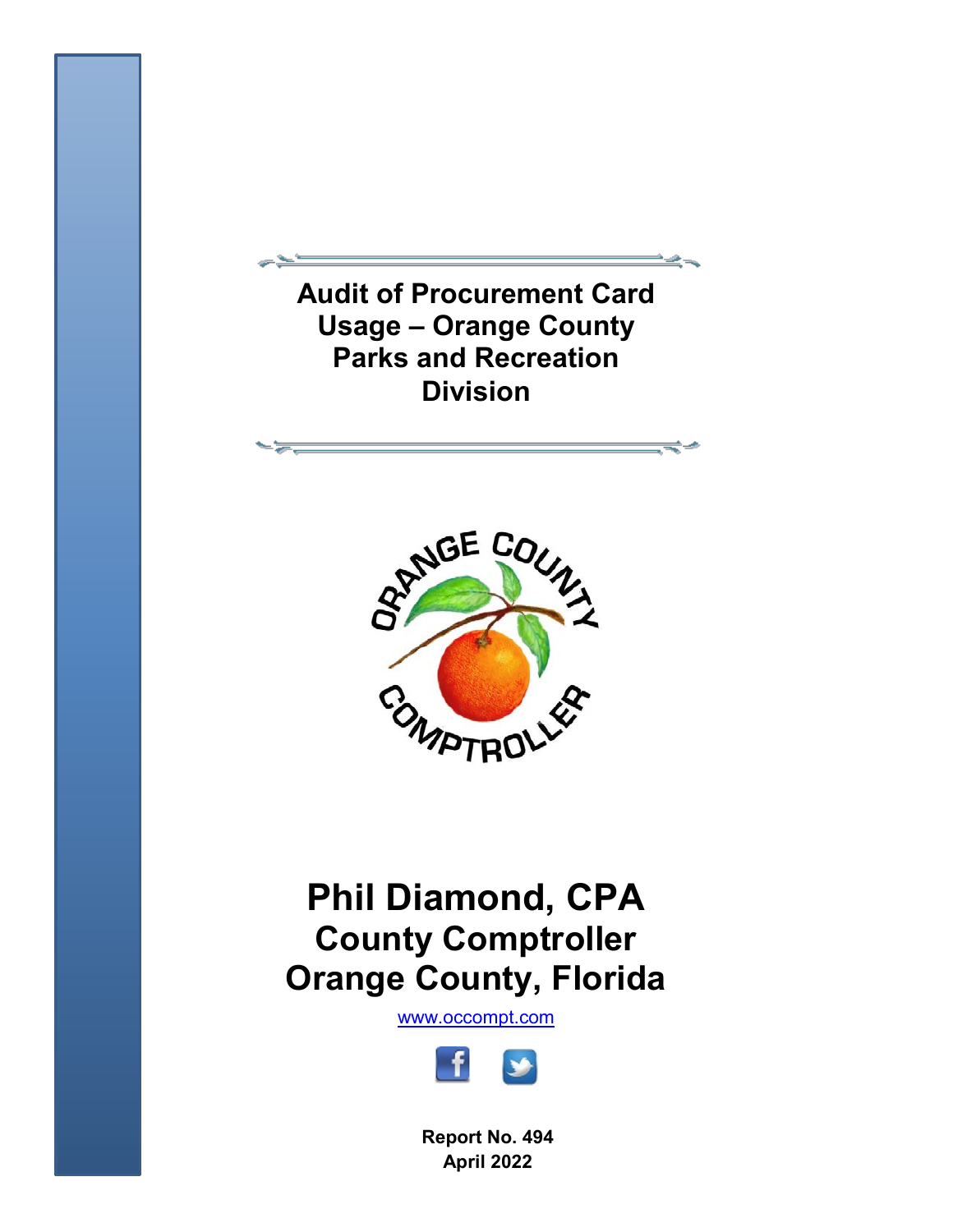# **County Audit Division**

Christopher J. Dawkins, CPA, CIA *Director* 

Wendy Kittleson, CPA, CISA, CIA *Deputy Director* 

## **Audit Team**

Lisa Fuller, CISA, CIA, CGAP *Audit Manager* 

> Christina Eng *Senior Auditor*

# **Orange County Comptroller's Office**

# **Mission**

 responsive, ethical, effective, and efficient protection and management of public funds, assets, and documents, as specified The mission of the Orange County Comptroller's Office is to serve the citizens of Orange County and our customers by providing in the Florida Constitution and Florida Statutes.

## **Vision**

The vision of the Orange County Comptroller's Office is to be recognized as a highly competent, cohesive team leading the quest for continuing excellence in the effective safeguarding and ethical management of public funds, assets, and documents.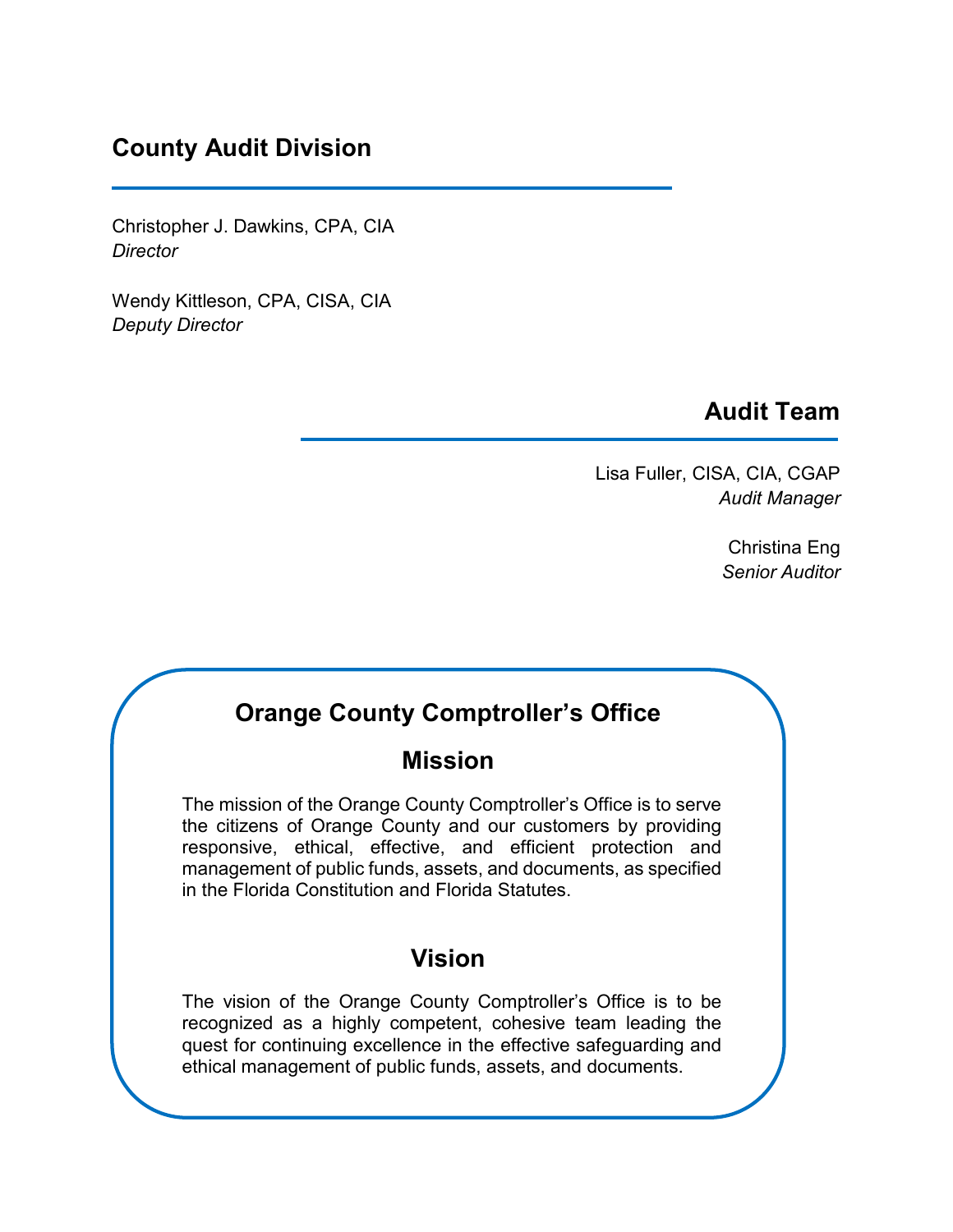

# **TABLE OF CONTENTS**

| $\mathbf{1}$ .                                                                             |  |
|--------------------------------------------------------------------------------------------|--|
| 2.<br>Purchases for On-Site Services Should Only Be Made From Verified Approved Vendors  9 |  |
|                                                                                            |  |
|                                                                                            |  |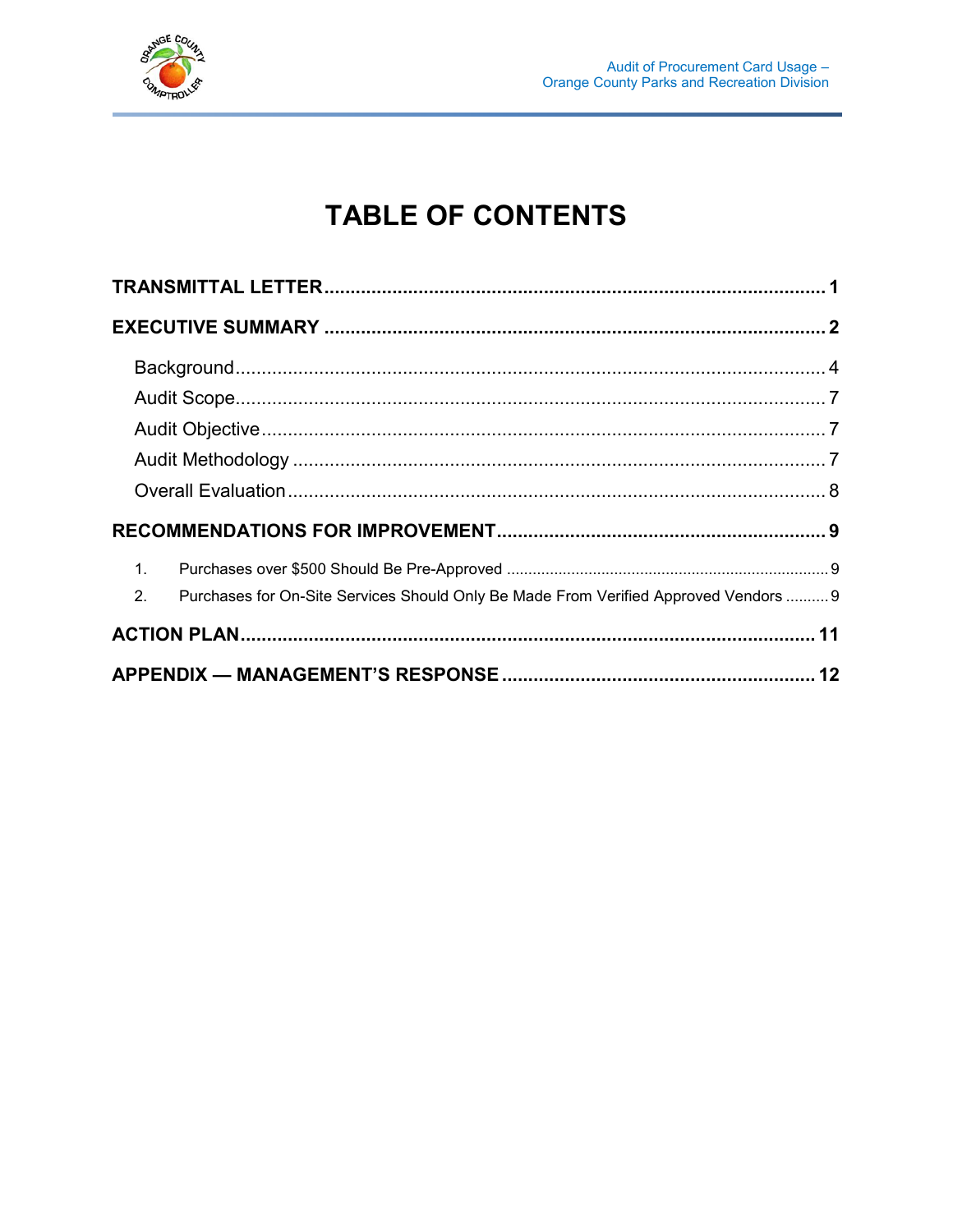

#### <span id="page-3-0"></span>**OFFICE OF THE COMPTROLLER**

**ORANGE COUNTY FLORIDA** 

**PHIL DIAMOND, CPA County Comptroller**  County Audit Division 109 East Church Street, Suite 220 Post Office Box 38 Orlando, Florida 32802 Telephone: 407-836-5775 [www.occompt.com](https://www.occompt.com/)

April 12, 2022

Jerry L. Demings, County Mayor And Board of County Commissioners

We have conducted an audit of the Orange County Parks and Recreation Division's Procurement Card Usage. The audit was limited to purchasing card and travel card usage during the audit period of October 2019 through February 2020.

We conducted this performance audit in accordance with generally accepted government auditing standards. Those standards require that we plan and perform the audit to obtain sufficient, appropriate evidence to provide a reasonable basis for our findings and conclusions based on our audit objectives. We believe that the evidence obtained provides a reasonable basis for our findings and conclusions based on our audit objectives.

Responses to our Recommendations for Improvement were received from the Parks and Recreation Division Manager and are incorporated herein.

We appreciate the cooperation of Parks and Recreation Division's personnel during the course of the audit.

 $(M_{\lambda})$  -  $($ Phil Diamond, CPA

County Comptroller

c: Byron Brooks, County Administrator Carla Bell Johnson, Deputy County Administrator Lonnie Bell, Director, Community and Family Services Department Yolanda Brown, Manager, Fiscal and Operational Support Division Matt Suedmeyer, Manager, Parks and Recreation Division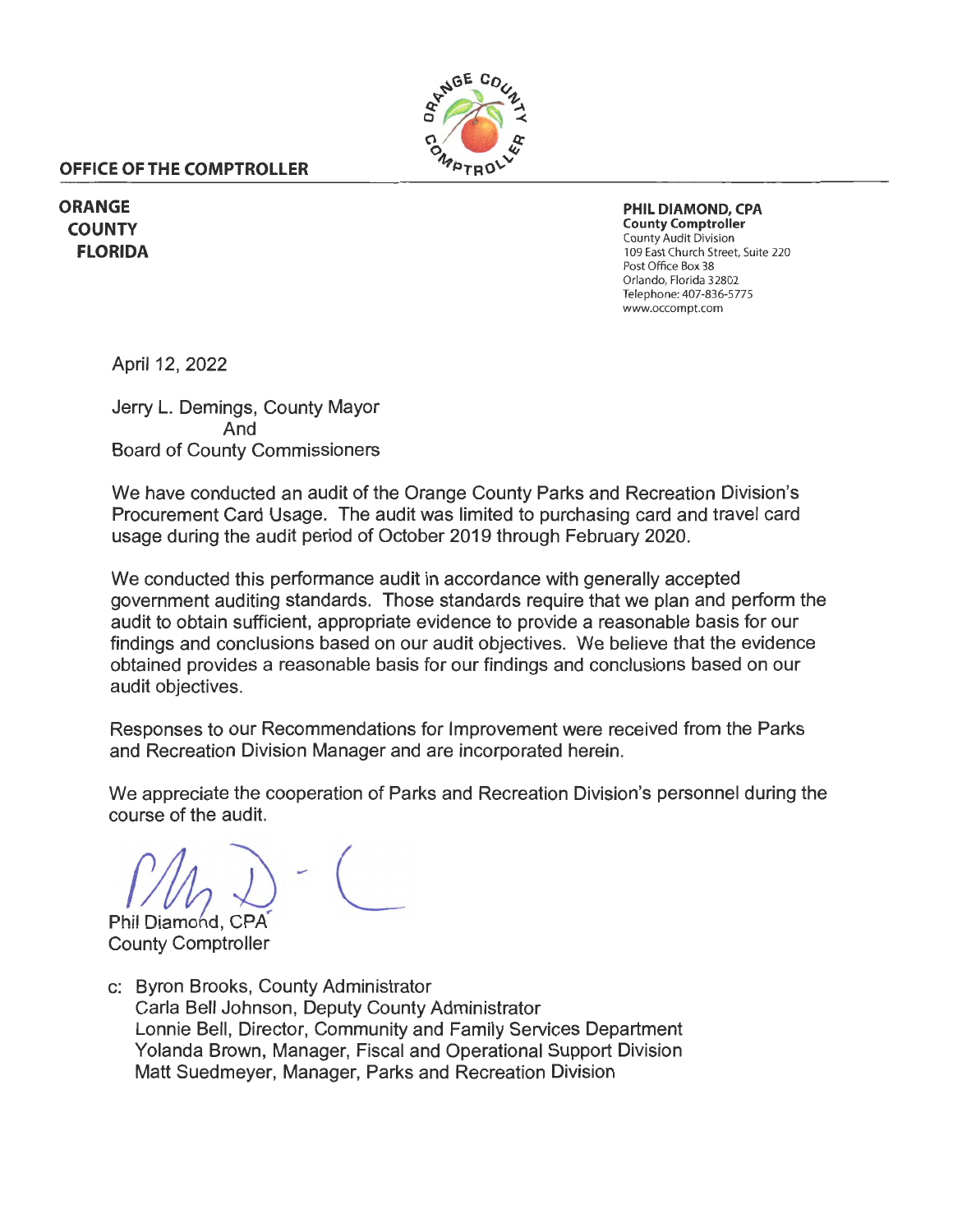

### <span id="page-4-0"></span> **Why This Audit Is Important**

Procurement Cards provide an efficient, cost-effective method for acquiring and paying for goods and services. During fiscal year 2020, the Parks and Recreation Division had approximately 80 active cardholders that purchased over \$2 million in goods and services on their purchasing cards. As procurement cards do not follow traditional purchasing controls, additional controls over purchasing cards need to be in place to monitor usage and prevent improper purchases.

### **The Objective of Our Audit**

The objective of the audit was to evaluate the Parks and Recreation Division's compliance with the County's procurement policies and procedures for procurement and travel card usage.

### **What We Found**

### **Purchases Did Not Include Evidence of Pre-Approval (Page 9)**

 approved by a Program Manager prior to purchase. Of the 58 transactions requiring pre-approval, 27 transactions totaling \$61,820 did not have any evidence Parks requires total purchases or any single-item costing \$500 or more to be of pre-approval. An additional 18 transactions had evidence of pre-approval. However, the 18 pre-approvals were not included in the statement packets.

### **Purchases with On-Site Delivery Did Not Include Evidence that Vendors were Approved (Page 9)**

 adequate insurance. Our testing identified four purchases that did not include the pre-approval within the cardholder's statement packet. For services performed on-site, purchasing cards should only be used for vendors that have been pre-approved by Risk Management to ensure the vendors maintain pre-approval within the cardholder's statement packet.<br> 2 | Page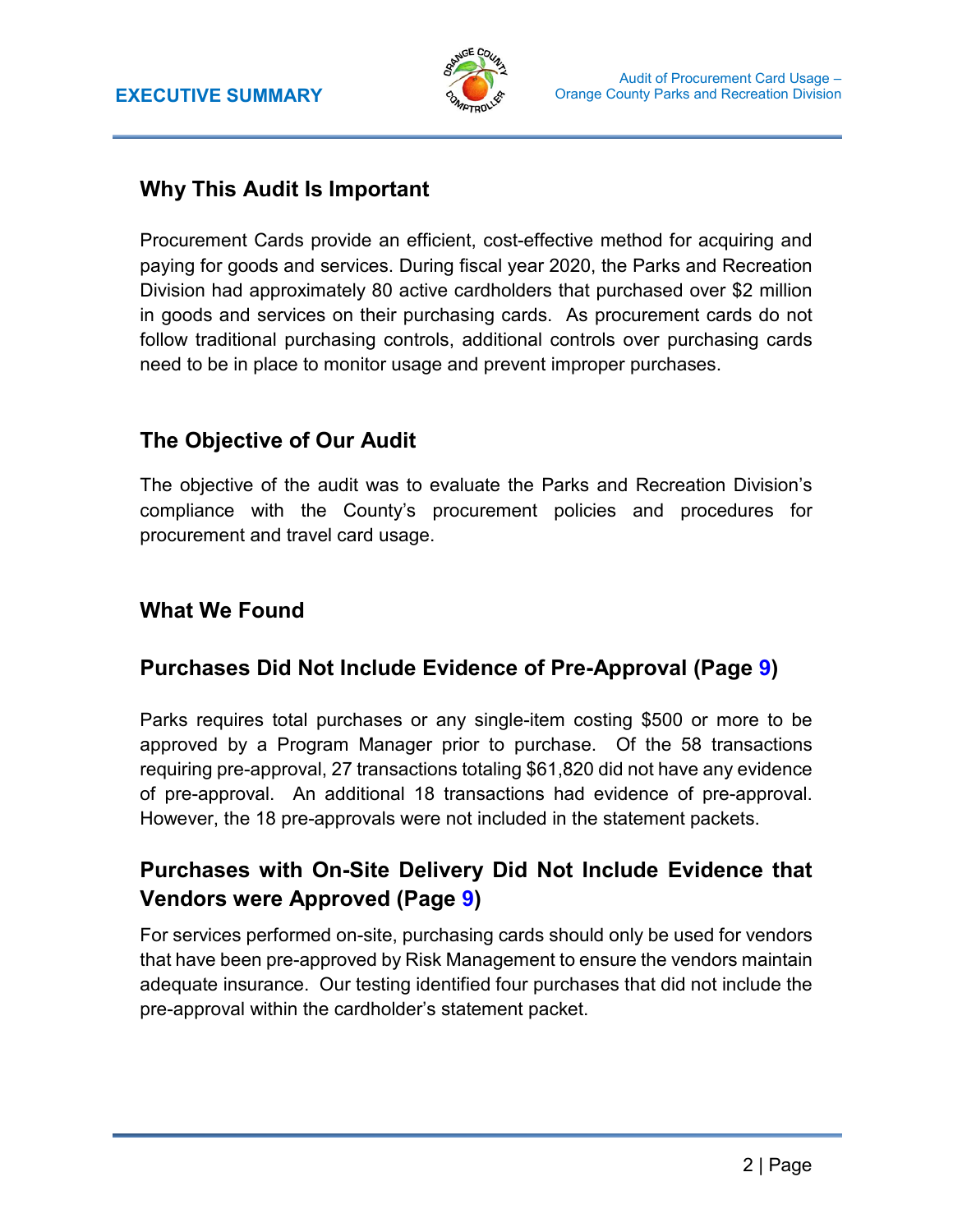

# **Overall Evaluation (Page 8)**

Based on the results of our testing, the Parks and Recreation

Division's procurement card and travel card usage is in compliance with County policies and procedures. However, a few minor issues were identified and are documented in the Recommendations for Improvement section.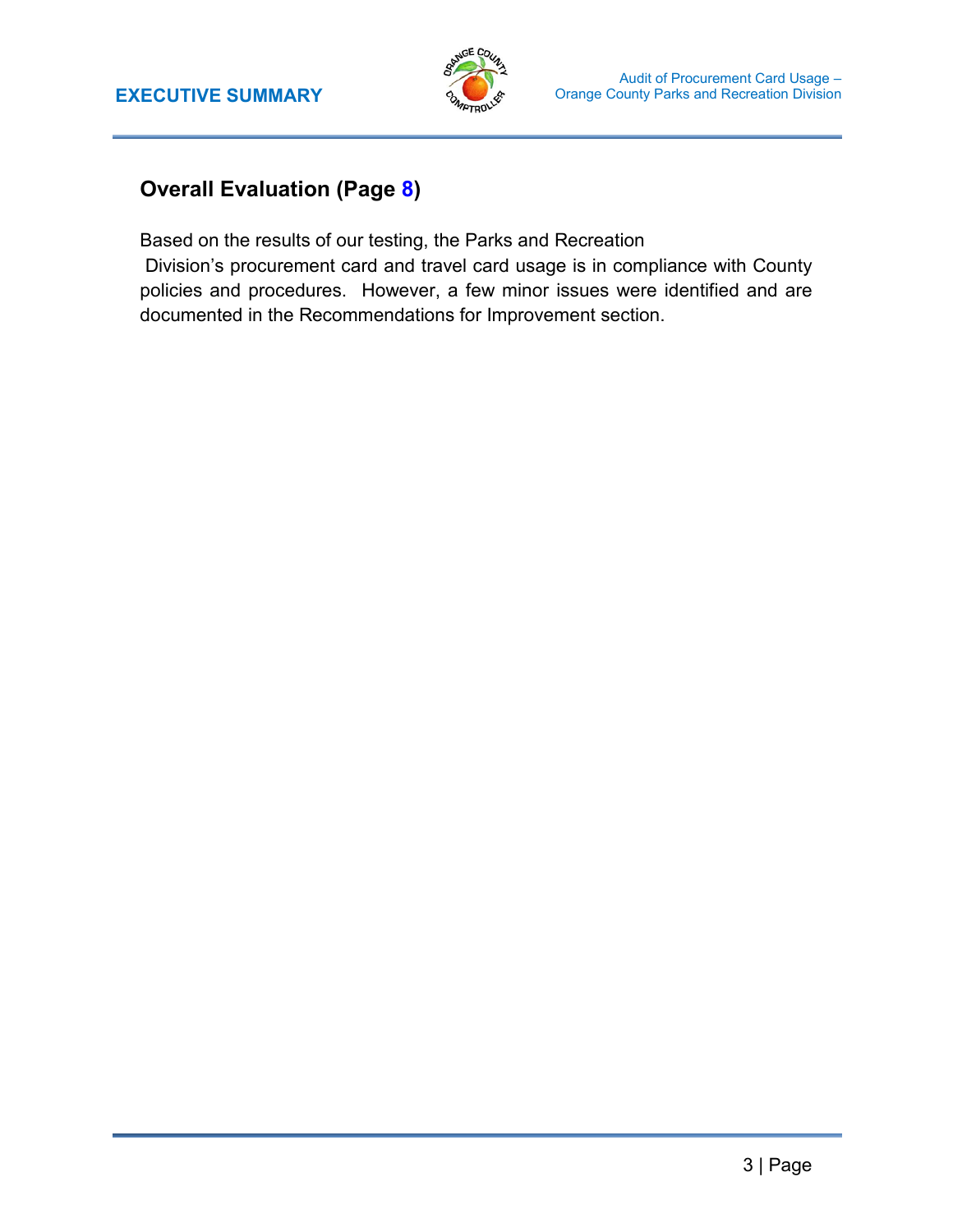

# **Background**

#### <span id="page-6-0"></span>**Division Overview**

The Parks and Recreation Division (Parks) operates and maintains over 100 parks, preserves and trails encompassing over 14,000 acres. Approximately 4,200 acres are classified as activity-based parks including man-made elements such as sports fields, playgrounds, and basketball courts. The remaining 10,400 acres are natural areas including environmentally sensitive lands, natural waterbodies, and wooded areas used for activities such as hiking, fishing, and camping. Amenities at various park locations include camps, playgrounds, splash pads, and afterschool programs. Parks welcomes more than 12 million visitors a year. It provides facilities for over 5,000 children to participate in various sports such as soccer, volleyball, Junior Magic basketball, and cheerleading. For fiscal year 2020, Parks had 300 authorized positions and an operating budget of \$42 million.

#### **Procurement Card Overview**

The County uses procurement cards to simplify the purchase and payment process by allowing cardholders to place orders directly with vendors. Additionally, travel cards are used to pay for airline tickets, hotel reservations, conferences and training fees for employees who do not have procurement card.<sup>1</sup>

The procurement card transaction limits were increased on October 1, 2019. The limit increased from \$1,500 to \$10,000 per purchase and from \$37,500 to \$50,000 per month. Parks had 82 active cardholders during the audit period. These 82 cardholders made purchases totaling \$1.7 million in fiscal year 2019 and \$2 million in fiscal year 2020. In both fiscal years, the majority of procurement card usage was classified as park maintenance expense (59% in 2019 and 84% in 2020).

#### **Cardholders Purchase Process**

Cardholders are allowed to buy goods and services within the established transaction limits. They are required to obtain detailed receipts or invoices for every purchase. Cardholders enter the details of each purchase on a monthly

 $\overline{a}$ <sup>1</sup> Travel Cards are not allowed for meals and rental car purchases.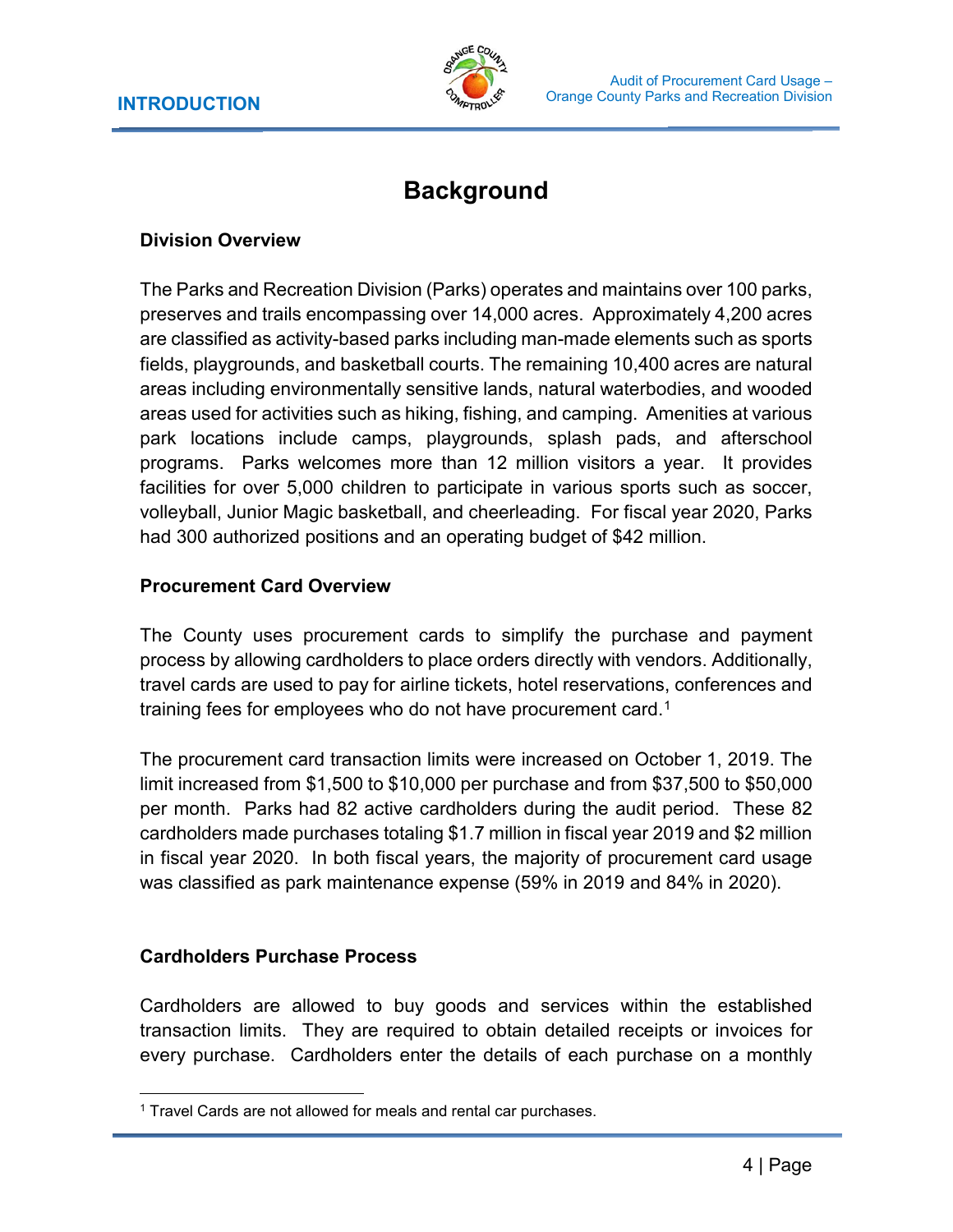

 reconcile each transaction listed on the statement with the receipts, invoices and purchase log. After the bank generates the monthly statement, cardholders purchase log.

 transaction. Any pending credits, such as returns or sales tax paid in error, are cardholder and submitted to the applicable program manager for approval, with all the required supporting documentation as a complete statement package. The Parks program managers review the statement package and sign the bank statement acknowledging his or her review and approval. The statement package is then forwarded to one of three transaction approvers. Using the online bank software, cardholders approve, or if necessary, dispute each noted on the purchase log. The statement and purchase log are signed by the

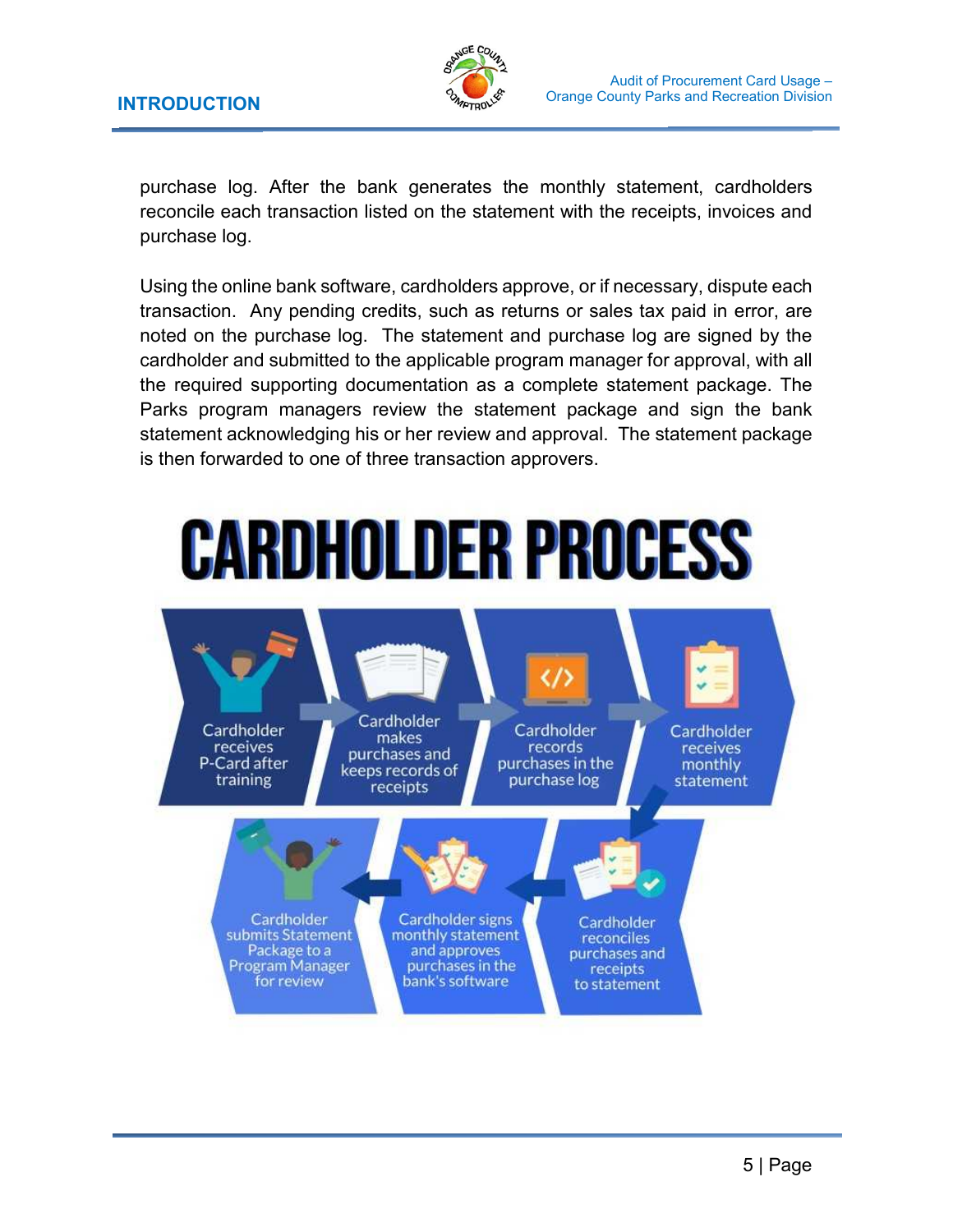

#### **Transaction Approval Process**

 procurement policies and procedures. Statement packages are reconciled with a cardholder list to ensure all packages were received. The Transaction Approvers software and signing the bank statement. Statement packages are then forwarded Transaction Approvers are responsible for reviewing each statement package to ensure purchases are adequately supported and comply with the County's acknowledge their review by approving each transaction in the bank's online to the Comptroller's Accounts Payable Division for final review and payment.

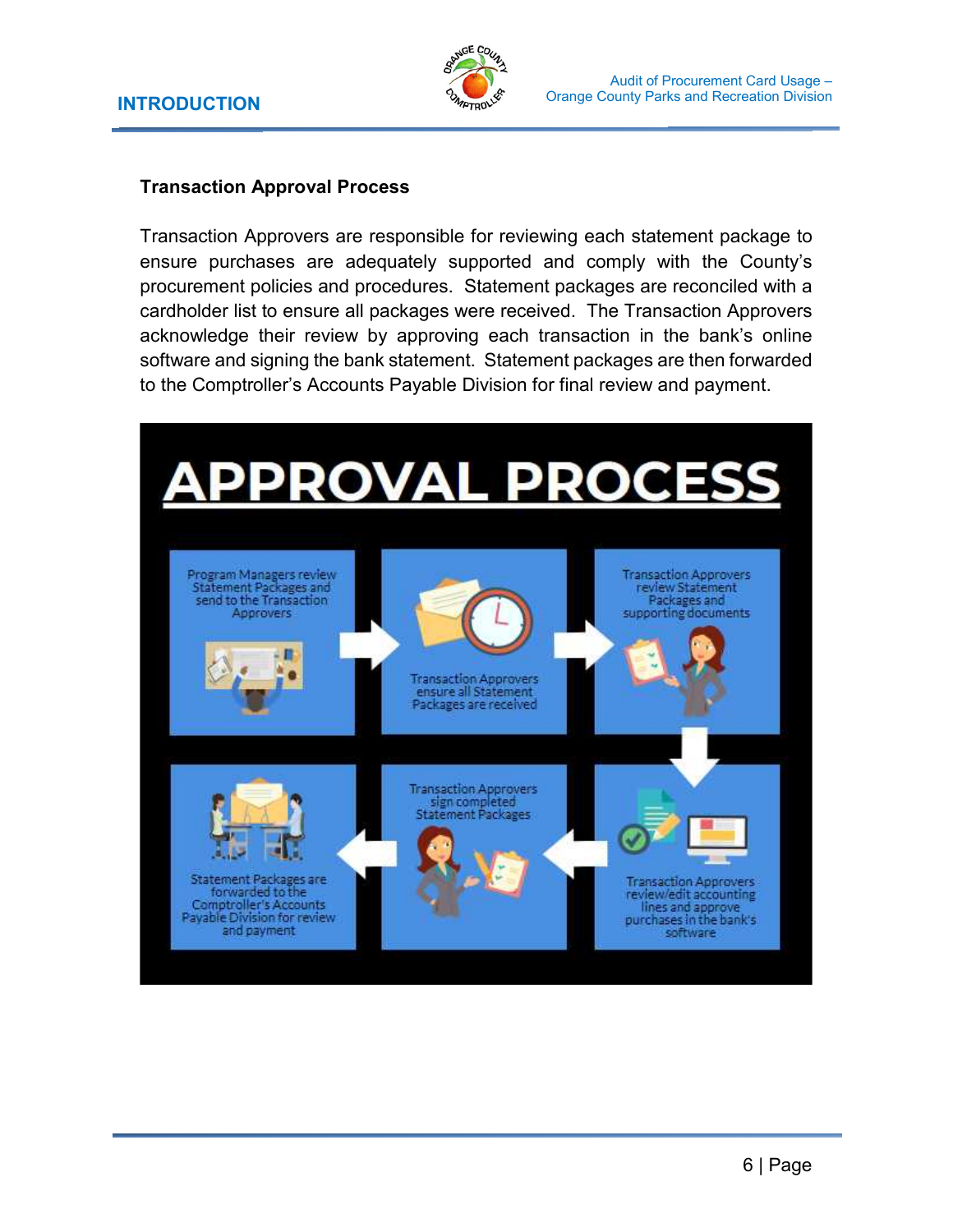

# **Audit Scope**

<span id="page-9-0"></span> The scope of this audit was limited to the Parks and Recreation Division's procurement and travel card purchases. The audit period was October 2019 through February 2020.

# **Audit Objective**

The objective of the audit was to evaluate the Parks and Recreation Division's compliance with the County's procurement policies and procedures for procurement and travel card usage.

# **Audit Methodology**

To test the Parks and Recreation Division's compliance with the County's procurement policies and procedures, we:

- Verified all transactions were approved by the cardholder, Program Manager, and Transaction Approver.
- • Reviewed a sample of transactions occurring on cardholders' days off to ensure any purchases made by the cardholders were for valid public purposes.
- Evaluated transactions charged sales tax to determine whether the County's sales tax exemption should have been used. If so, we verified whether credits were obtained.
- • Analyzed procurement card transactions to confirm purchases were not split into multiple transactions to circumvent purchasing limits.
- Verified Travel Cards were not used to pay for meal or rental car expenses.
- For a sample of transactions related to meals, we verified the following:
	- o Meals were for an eligible purpose;
	- o Transactions were adequately supported by an itemized receipt;
	- o Ensured documentation indicated no purchase of alcohol and no tip that was more than 15% of the allocated amount before tax;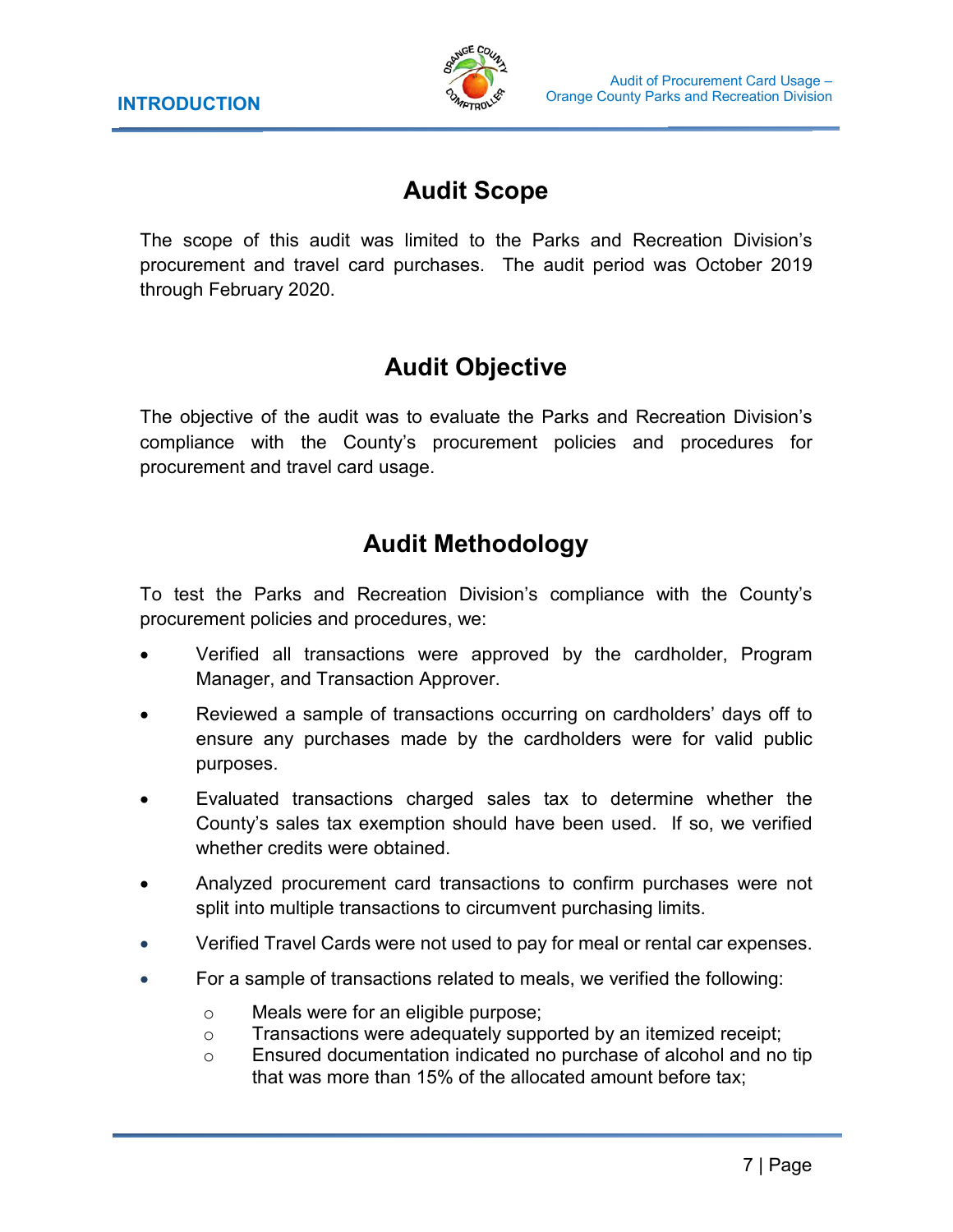

- <span id="page-10-0"></span> $\circ$  Transactions were for a fee based program and adequate support was provided to show that the event had taken place.
- • Performed a risk assessment of all procurement card transactions based on the merchant category code, vendor name and transaction amount. The risk ratings were used to select a random sample of transactions for detailed testing. For each transaction selected, we verified:
	- o Procurement card numbers were redacted on the supporting documentation;
	- o Purchases were for a valid public purpose and did not include any prohibited items;
	- o Transactions were adequately supported by a detailed receipt, invoice, or order document and that any other required supporting documents (such as Travel and Training Authorization) were included when applicable;
	- o Applicable Pre-approvals were obtained prior to purchases;
	- $\circ$  Travel Card transactions were not made on behalf of a procurement cardholder; and,
	- o Fixed asset purchases were properly classified.

# **Overall Evaluation**

 Based on the results of our testing, the Parks and Recreation Division's procurement card and travel card usage is in compliance with County policies and procedures. However, a few minor issues were identified and are documented in the Recommendations for Improvement section.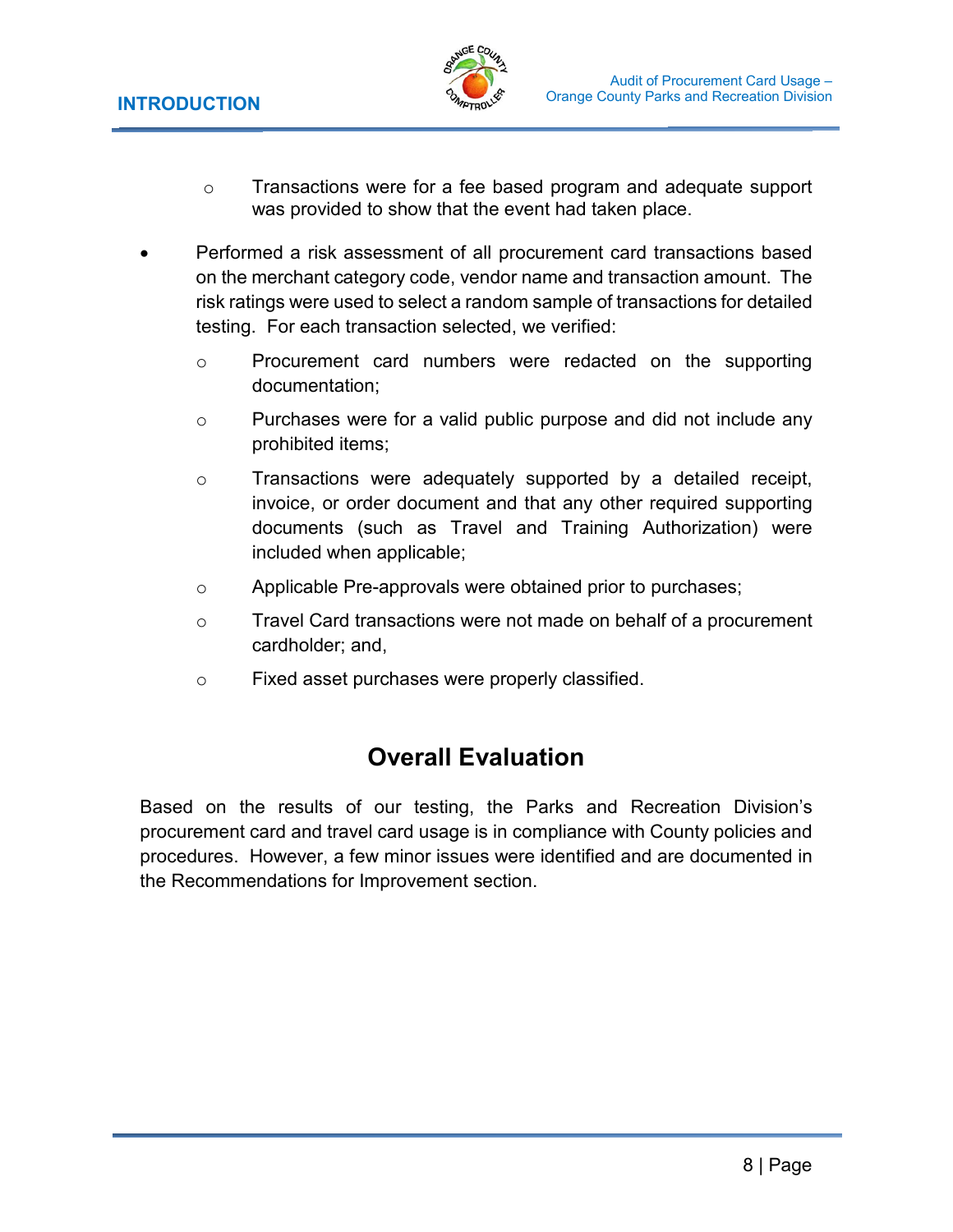

### <span id="page-11-0"></span>**1. Purchases over \$500 Should Be Pre-Approved**

 According to Parks and Recreation's procedures, total purchases or any singleitem costing \$500 or more must be approved prior to purchase by the designated Program Manager.

 statement package. An additional 18 transactions had evidence of pre-approval. However, the 18 preapprovals were not included in the statement packets sent to the Transaction Approvers for review. We selected a sample of 137 transactions for testing. Within the sample of 137, we identified 58 transactions that required Program Manager pre-approval. Of the 58, 27 transactions totaling \$61,820 did not have evidence of pre-approval in the

The Transaction Approver should review the statement packages to ensure the appropriate approvals are included. Without the proper approvals, there is an increased risk of unauthorized purchases especially for these higher dollar transactions.

### **Recommendation No. 1:**

 purchases of \$500 or more. Additionally, Transaction Approvers should ensure appropriate approvals are included with each statement package. The Parks and Recreation Division should periodically remind cardholders and Transaction Approvers to document prior approval from Program Managers for

### *Management's Response:*

 *Concur. See [Appendix](#page-14-1) for full response.* 

### **2. Purchases for On-Site Services Should Only Be Made From Verified Approved Vendors**

The County's Procurement Procedures Manual only allows purchasing cards to be used for services performed on-site if the vendors have been pre-approved by Risk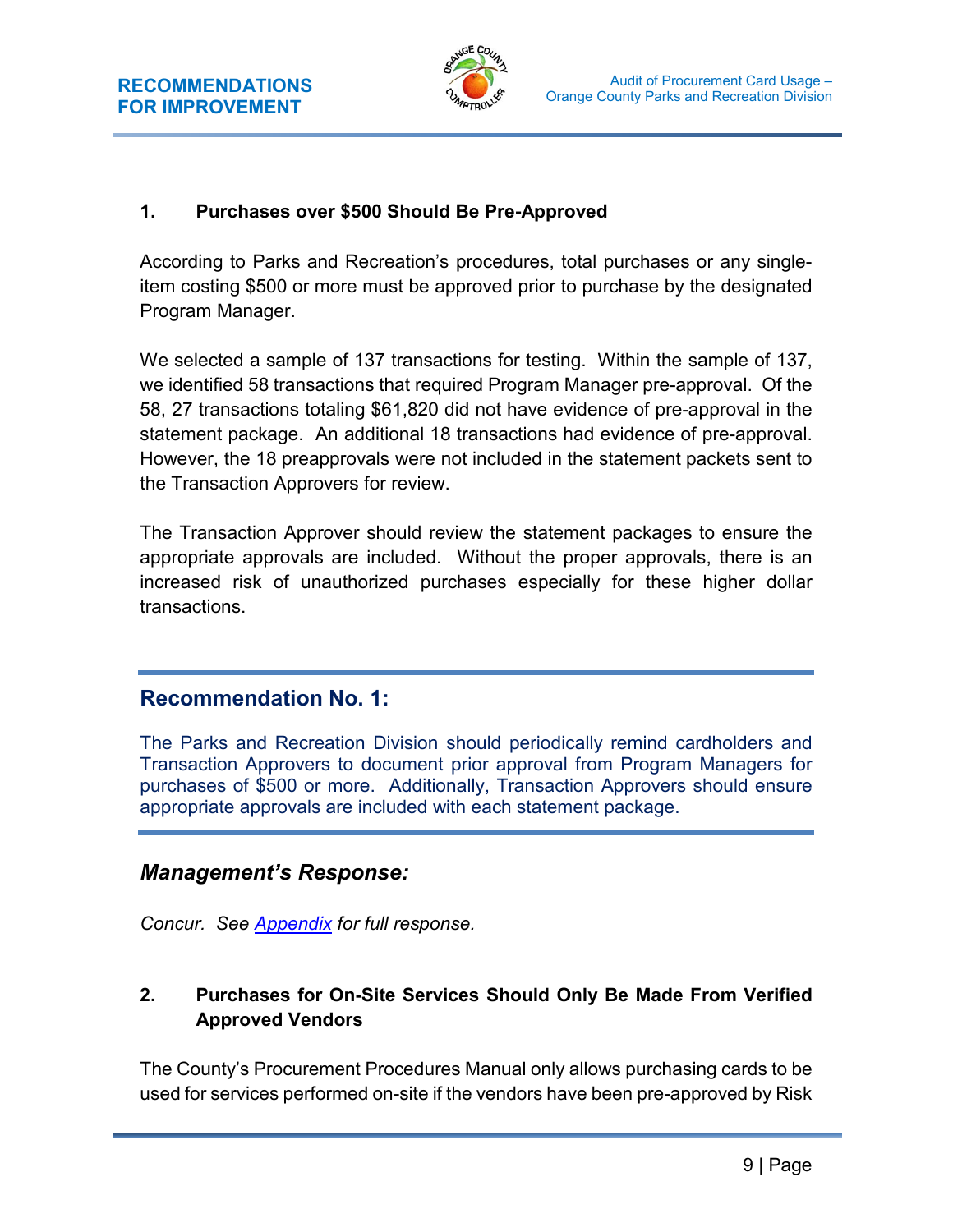

 Management to ensure the vendors maintain adequate insurance. The vendors' pre-approval for purchasing cards must be attached to the transaction receipts.

 We reviewed supporting documents for a sample of 137 transactions. We identified 18 transactions where a pre-approved vendor was required. Our review of the statement packages found that four out of the 18 (22%) applicable purchases did not have the required pre-approval included in the statement package. These four transactions included:

- • One invoice for \$6,093 included installation of playground replacement parts.
- specialized equipment (dump trucks, off loaders). While reviewing one of • Three separate invoices totaling \$6,658 included on-site delivery via the sample items, we identified three additional transactions with one of the same vendors that omitted the required pre-approvals totaling \$4,689.

 Proof of vendor insurance helps protect the County from property damage or injury claims. Requiring purchasing card transactions to be made with Risk Management approved vendors will ensure that appropriate insurance is maintained before these vendors work on Orange County property.

### **Recommendation No. 2:**

 Transaction Approvers of the County's requirement to attach evidence of Risk The Parks and Recreation Division should periodically remind cardholders and Management pre-approval for any vendors that will be on-site.

### *Management's Response:*

*Concur. See [Appendix](#page-14-1) for full response.*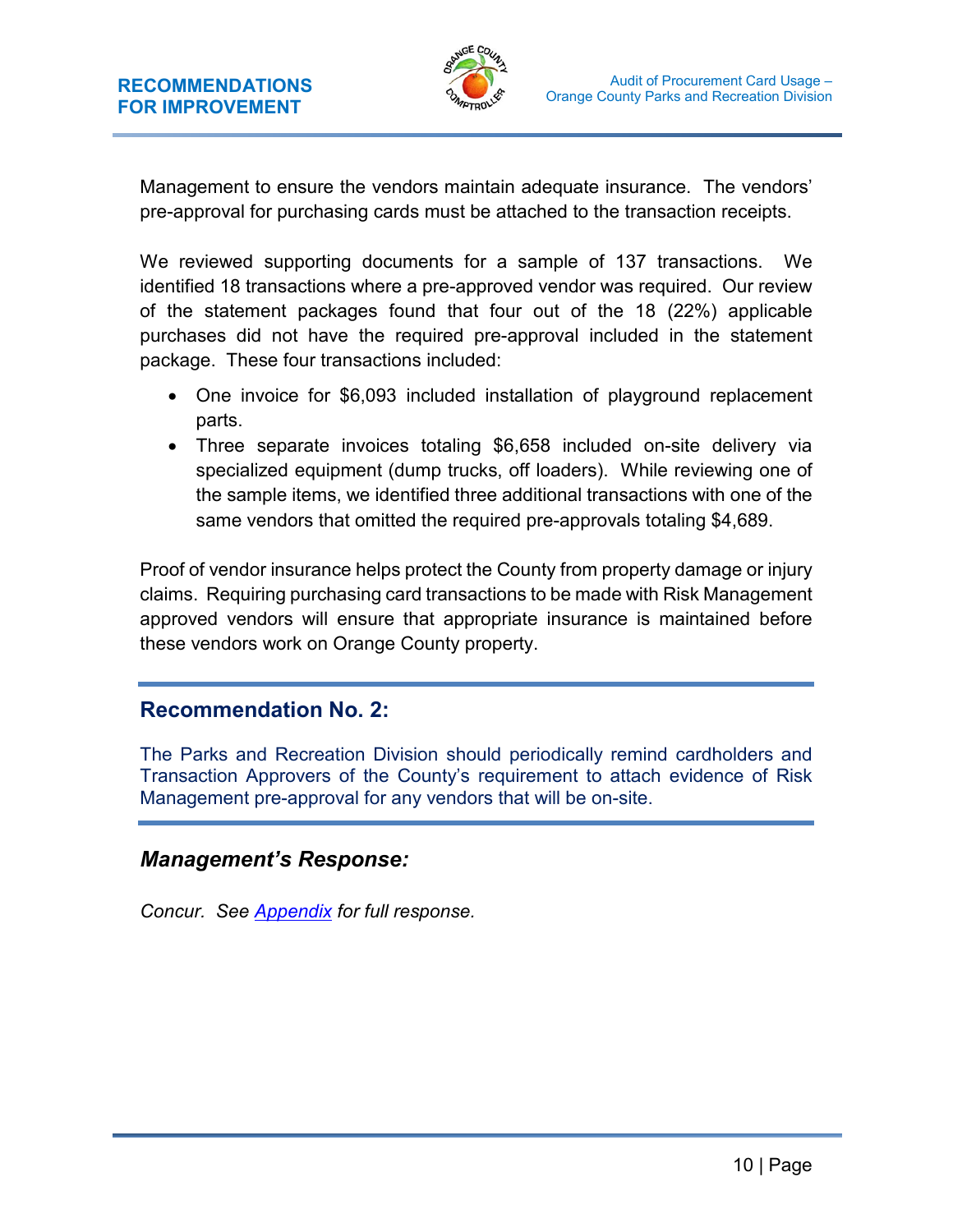<span id="page-13-0"></span>

# **ACTION PLAN**

|     |                                                                                                                                                                                                                                                                                                                      | <b>MANAGEMENT'S RESPONSE</b> |                                   |                                |
|-----|----------------------------------------------------------------------------------------------------------------------------------------------------------------------------------------------------------------------------------------------------------------------------------------------------------------------|------------------------------|-----------------------------------|--------------------------------|
| NO. | <b>RECOMMENDATIONS</b>                                                                                                                                                                                                                                                                                               | <b>CONCUR</b>                | <b>PARTIALLY</b><br><b>CONCUR</b> | <b>DO NOT</b><br><b>CONCUR</b> |
| 1.  | The Parks and Recreation Division should periodically<br>remind cardholders and Transaction Approvers to<br>document prior approval from Program Managers for<br>purchases of \$500 or more. Additionally, Transaction<br>Approvers should ensure appropriate approvals are<br>included with each statement package. |                              |                                   |                                |
| 2.  | The Parks and Recreation Division should periodically<br>remind cardholders and Transaction Approvers of the<br>County's requirement to attach evidence of Risk<br>Management pre-approval for any vendors that will be<br>on-site.                                                                                  |                              |                                   |                                |
|     |                                                                                                                                                                                                                                                                                                                      |                              |                                   |                                |
|     |                                                                                                                                                                                                                                                                                                                      |                              |                                   |                                |
|     |                                                                                                                                                                                                                                                                                                                      |                              |                                   |                                |
|     |                                                                                                                                                                                                                                                                                                                      |                              |                                   |                                |
|     |                                                                                                                                                                                                                                                                                                                      |                              |                                   |                                |